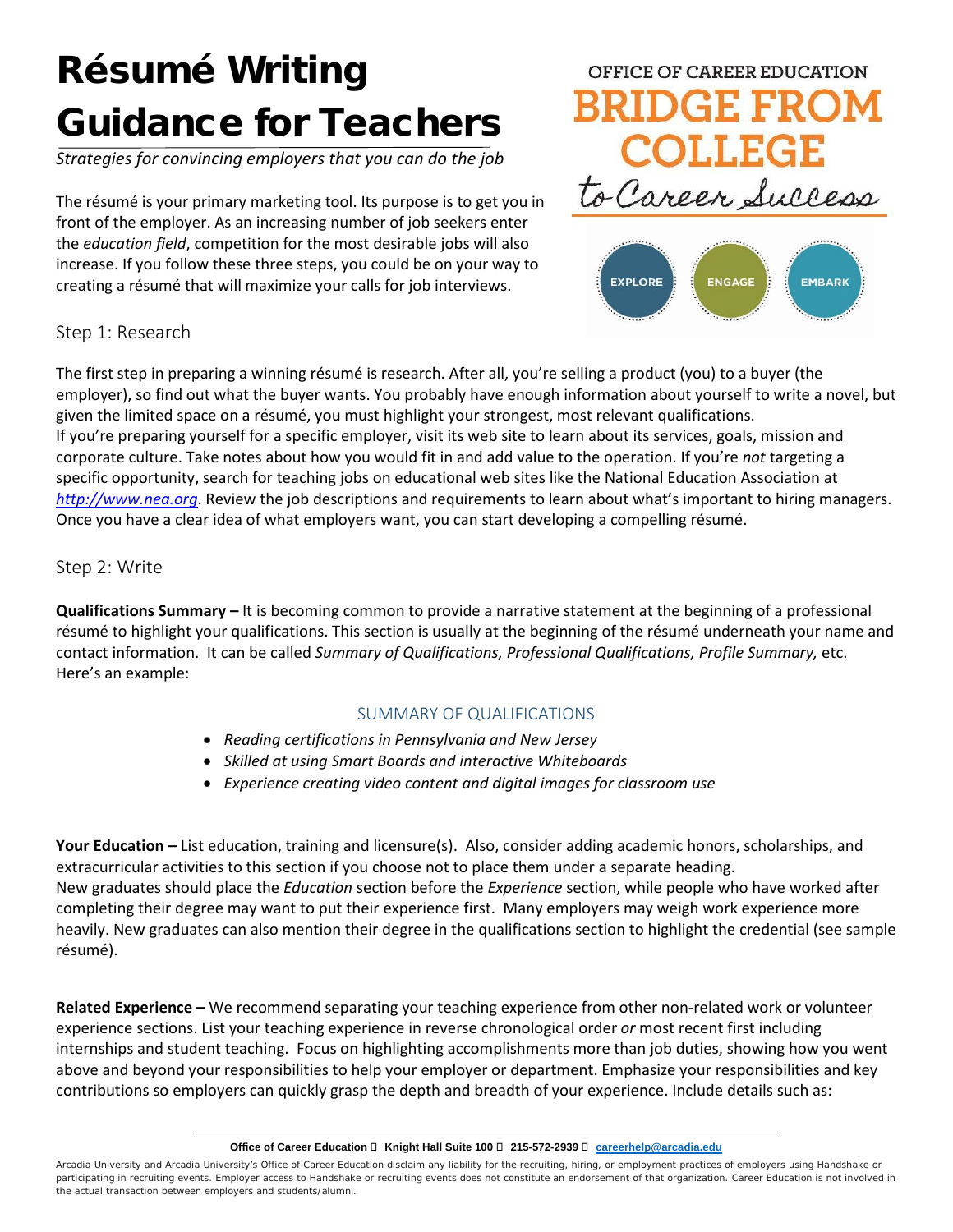- Lesson plans developed and implemented (i.e. inclusive teaching, etc.)
- Advanced one-on-one student interactions (i.e. teaching in a cyber charter school)
- Technology and equipment you've mastered (i.e. Smartboards, Prezi, etc.)
- Contributions you've made toward the field of education (i.e. published research)
- Recognition you received for outstanding work performance
- Specific student success stories

**Key Skills –** Create a list of your relevant skills. Your résumé should include keywords related to teaching to ensure that this information is found in an electronic applicant search. Examples of keywords include job titles, degrees, certifications, professional organizations and areas of specialty (e.g. reading certified, English as a Second Language (ESL)). If a keyword has a widely used acronym, include both the abbreviated and spelled-out forms somewhere in your résumé since an employer may use either during a search.

**Miscellaneous Headings –** Other headings should depend on the value it may add to the industry. You might include published articles, public speaking engagements, technical skills, community activities, professional organizations and, for new graduates, honors and awards or extracurricular activities. Proficiency in foreign languages may also find its way onto your résumé, especially if you are seeking work in a labor market where a predominant number of people speak that language.

#### Step 3: Refine

Think of your résumé as a work in progress. Before distributing it, solicit feedback from academic advisors, career education counselors, colleagues and hiring managers to learn ways to improve your presentation. Keep in mind that everyone will have suggestions for improving your résumé, so decide what will work for you and make appropriate changes. When you're finished modifying your document, send it into the job marketplace. After taking the time to research, write and refine, you should have a résumé that generates calls for interviews.

#### **Make an Appointment with the Office of Career Education**

The Office of Career Education is located in the Knight Hall, Suite 100. To schedule an appointment to meet with a career educator go to [http://arcadia.joinhandshake.com/.](http://arcadia.joinhandshake.com/) Be sure to go online at [www.arcadia.edu/OCE](http://www.arcadia.edu/OCE) to see other career resource handouts including cover letter writing, interviewing, job seeking, and more. Source: Portions of this reference guide were adapted from *Three Steps to a Winning Résumé* by Kim Isaacs

**Office of Career Education □ Knight Hall Suite 100 □ 215-572-2939 □ [careerhelp@arcadia.edu](mailto:careerhelp@arcadia.edu)**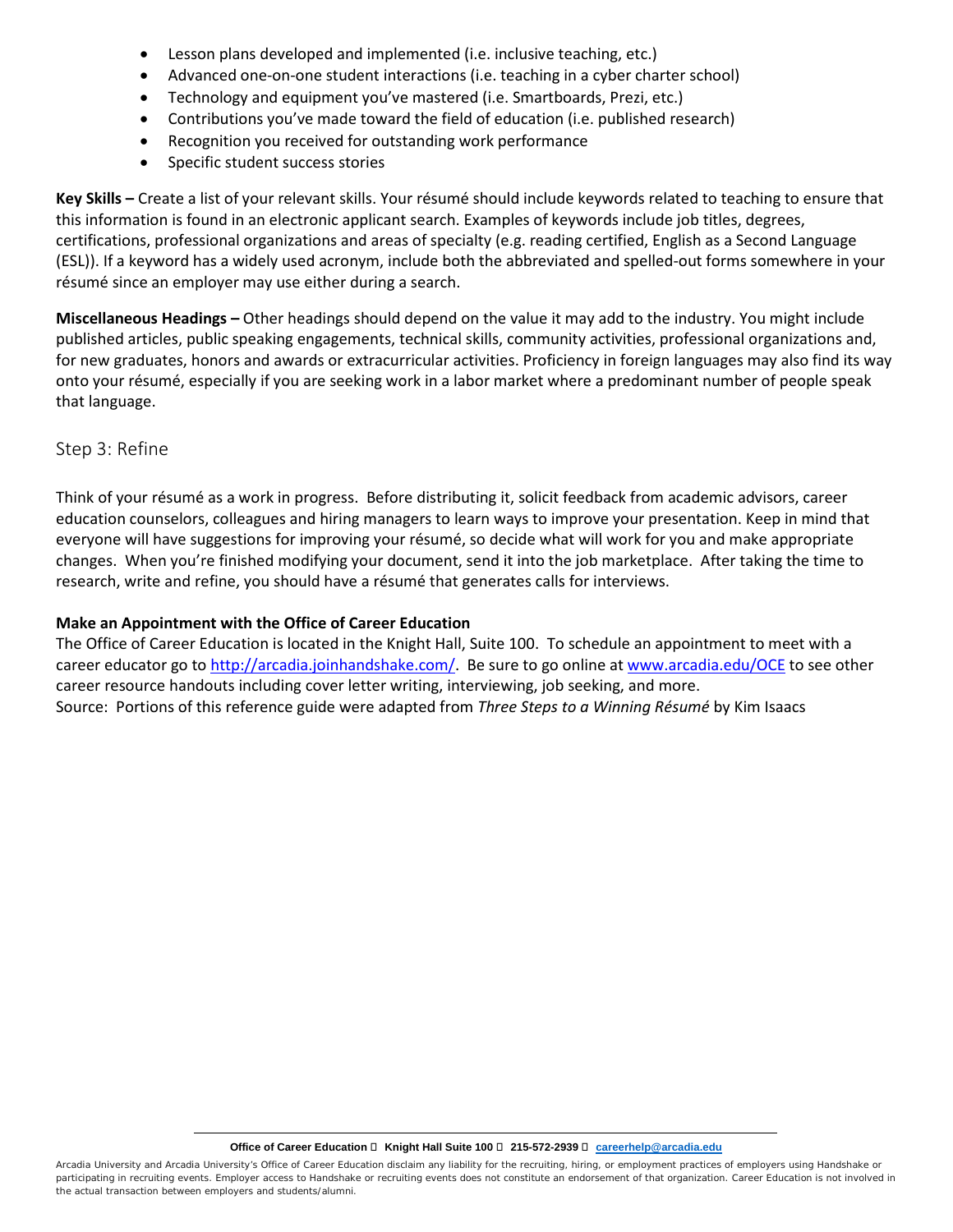# **Sample Teaching Résumé**

### **Malia Knight**

(304) 555-4321 • 775 East Orchid Street • Philadelphia, PA 19151 • mknight@gmail.com

#### **SUMMARY OF QUALIFICATIONS**

- Teaching certifications earned and held in Pennsylvania and New Jersey
- Skilled at using Smart Boards and Interactive Whiteboards
- Experience creating video content and digital images for classroom use
- Adept at developing Individualized Education Programs (IEPs)

#### **EDUCATION**

*Bachelor's Degree in Early Elementary Education* January 20XX

Arcadia University, Glenside, PA

#### **Associate's Degree in Mathematics Associate's Degree in Mathematics Associate's Degree in Mathematics Associate**

West Virginia University, Morgantown, WV

#### **TEACHING & TECHNOLOGY COMPETENCIES**

- Math Investigations in Numbers, Data, and Space
- Reading Read Naturally, Reading Mastery, and StoryTown
- Response to Intervention Training and experience in Response to Intervention
- Science Full Option Science Systems and Science Kit
- Technology Clicker 5 training, IEP Online experience, and document camera

#### **TEACHING EXPERIENCE**

#### *Student Teacher* June 20XX to Present

*Wyncote Elementary School, Wyncote, PA*

- Design and implement math, reading, writing and social skills lessons and programs
- Teach small groups, of varying skill levels, in resource room based on Common Core State Standards
- Assess students using Woodcock-Johnson and Brigance Inventory of Early Development
- Organize lesson adaptations and learning accommodations for students
- Coordinate 13 students' schedules to increase participation in general education setting
- Develop, write, and lead IEP meetings with parents and other professionals
- Create individual behavior plans with appropriate rewards and consequences
- Participate actively in faculty meetings, child-team meetings, and curriculum workshops

#### **International Student Teacher** September 20XX – January 20XX – January 20XX – January 20XX – January 20XX – January 20XX

*London National School | Ages 9-10 | Beijing, China*

- Lived and taught in China through Global Student Teaching, thriving in a distinct cultural environment
- Adapted lessons to support learning needs of 12 English Language Learners a students with special needs
- Implemented efficient behavior management system, creating positive learning environment
- Planed, created and delivered lessons based on the Chinese National Curriculum Standards
- Incorporated technology into lessons with Interactive Whiteboard, PowerPoint, and Word
- Maintained open lines of communication with families via a weekly newsletter *Special Education Student*

#### **ADDITIONAL EXPERIENCE**

**Adolescent Caregiver** | Private Family, Charleston, WV Summers 20XX, 20XX, 20XX, 20XX, 20XX, 20XX

- Educated and cared for a 13 year old girl with severe learning and physical disabilities
- Coordinated interactive activities to encourage child's learning and participation

**Lifestyle Advisor** | Ally Building Network, Charleston, WV **June 20XX** – August 20XX – August 20XX

#### **Office of Career Education □ Knight Hall Suite 100 □ 215-572-2939 □ [careerhelp@arcadia.edu](mailto:careerhelp@arcadia.edu)**